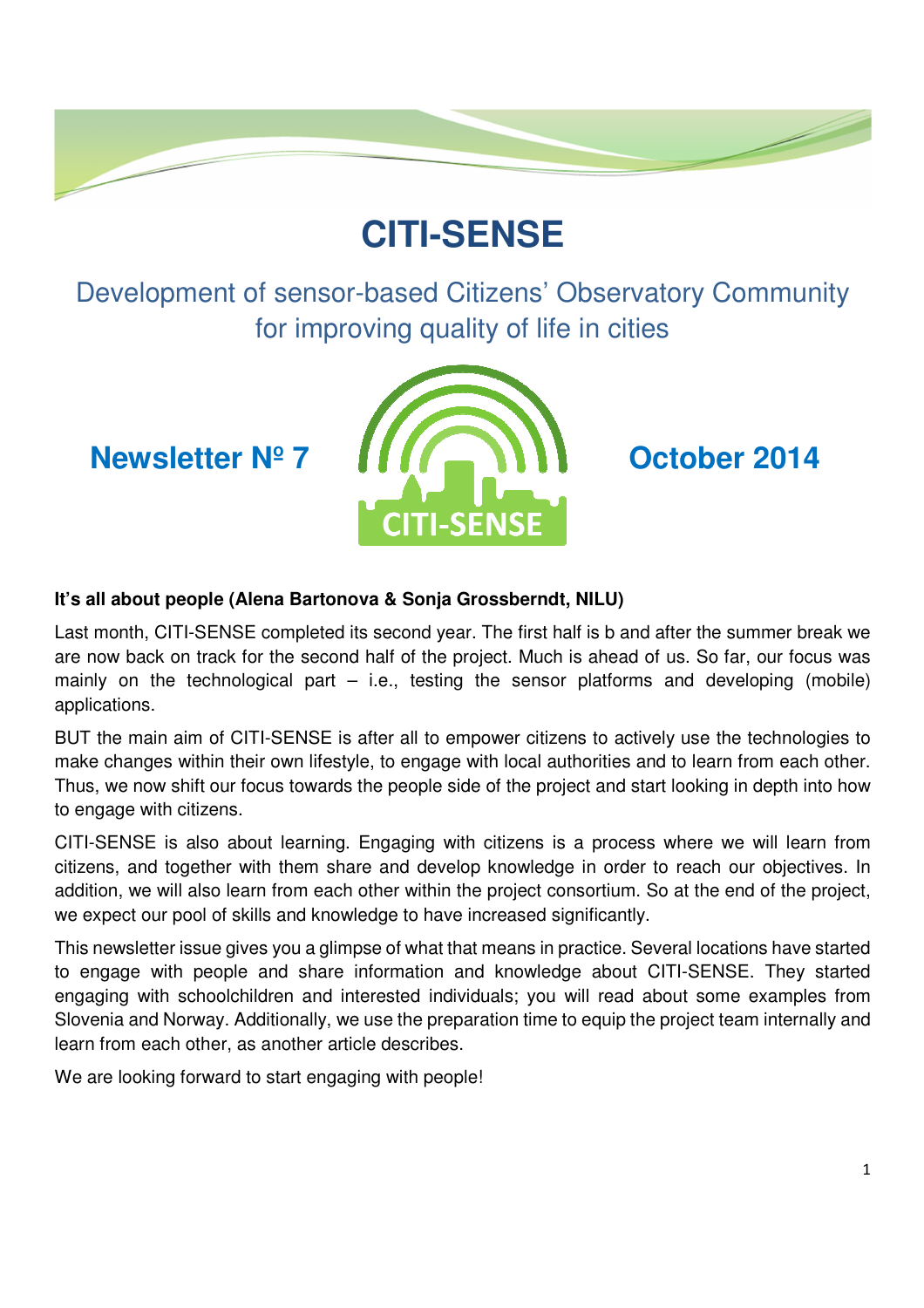

#### **Nature day for the youngest stakeholders in Ljubljana**



An outdoor event, Nature day, for 6-7 years old primary school children was organized in Ljubljana, Slovenia at the end of the school year. Some 50 children have been made aware of air quality issues through various activities. We used sensors to teach them about air pollution by for example testing how car exhaust actually pollutes the surrounding air. To point out the conditions in a class room, we demonstrated also how high density of people in a small closed environment affects the amount of measured CO<sub>2</sub>.

Based on the demonstration with air quality sensors we emphasized the importance of outdoors exercise and the connection between air quality and plants to clear the air. The children also learned about researchers' field work by hands-on examples outdoors.

Before we started the Nature day, we asked the children some questions to find out about their knowledge regarding air pollution. At the end of the excursion, we gave them some more questions as homework. We hope the Nature day helped to make a positive influence on these children's lives!

#### **Science fair in Oslo**

In autumn, many European research institutes participate in activities around the Researchers' Night, initiated by the European Commission to engage citizens in science. In Oslo, a Science Fair in the city

center has been organized in addition. NILU has used this occasion amongst others to promote CITI-SENSE amongst interested citizens. Through these activities, many school children and families have been brought into contact with the idea of using citizens to monitor urban environments. Static and mobile sensors could be explored and through applications for internet and smartphones their measuring data could be made visible. We even found a volunteer to carry a mobile sensor during the Oslo marathon and also the national broadcast was using this occasion to collect material for a documentary that will inform about CITI-SENSE.

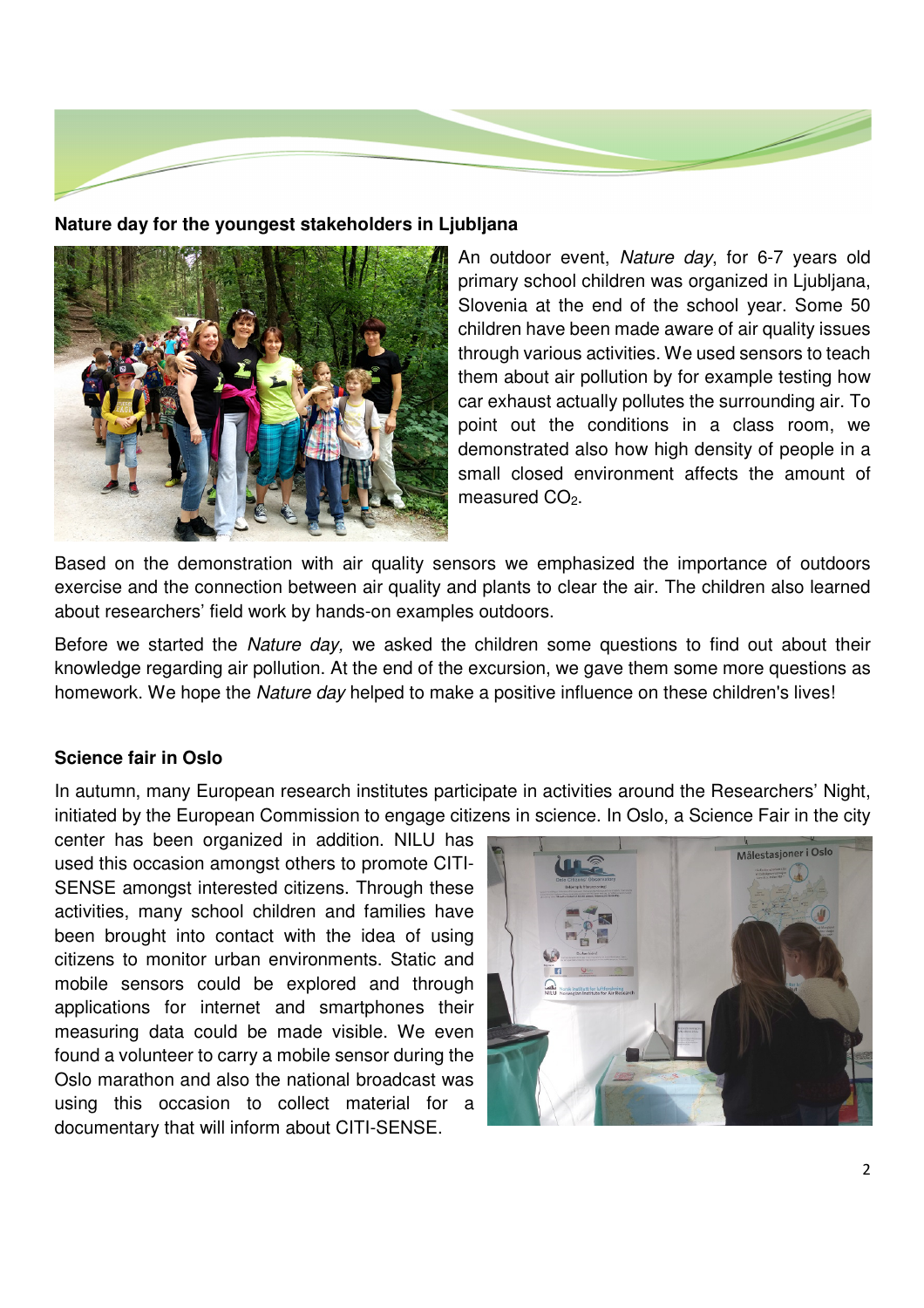

#### **Barcelona Workshops**

After the finalization of the project phase, the project will soon enter the full implementation phase. The preparations are running at full speed. CITI-SENSE is a learning project, i.e. we are learning from the citizens, local authorities and other stakeholders, but also from each other. Thus, we had organized two internal training workshops at the premises of CREAL in Barcelona where we were learning from each other about urban air quality modelling and empowerment.

A group of nearly 20 CITI-SENSE participants met from 8-10 September for the first workshop to discuss opportunities and challenges related to modelling urban air quality within the context of the CITI-SENSE project. The participants presented background information about the two main modelling approaches for urban air quality (land-use regression modelling, LUR, and dispersion modelling) and introduced a data fusion approach for combining model output with CITI-SENSE



observations. Subsequently, the LUR approach has been discussed in detail and a summary of previous experiences has been provided. The theoretical approach has been complemented by a practical exercise demonstrating how a Geographical Information System (GIS) can be used for preparing the input data for LUR, and how the R statistical programming language can be used to select the optimally fitting model. Several in-depth presentations and discussions on data fusion techniques and the benefit of data assimilation for the CITI-SENSE full deployment followed. Discussions about the use and number of sensors in the full deployment phase completed the workshop.



In addition, a second group of CITI-SENSE participants gathered from 25-26 September to discuss the plans of WP5 (Participation and empowerment) for the full implementation in more detail. Since the project is focused on both, technologies AND people, we have to prepare the citizens' involvement very thoroughly. Thus, we took the time to discuss what has been happening in the individual locations so far and what challenges arose to be considered in planning the next steps in the capacity building process. Another topic of discussion was communication – both

internally within the project and with stakeholders outside of CITI-SENSE. Last but not least issues around empowerment data and perception monitoring have been taken up. This workshop showed the need for good communication between the individual initiatives and WP5. Subsequently, another workshop is under preparation where WP5 will meet with the Location Officers responsible for the case studies in each location to discuss their engagement strategies in more detail. This meeting will take place at the end of this year to equip the Location Officers for the full implementation.